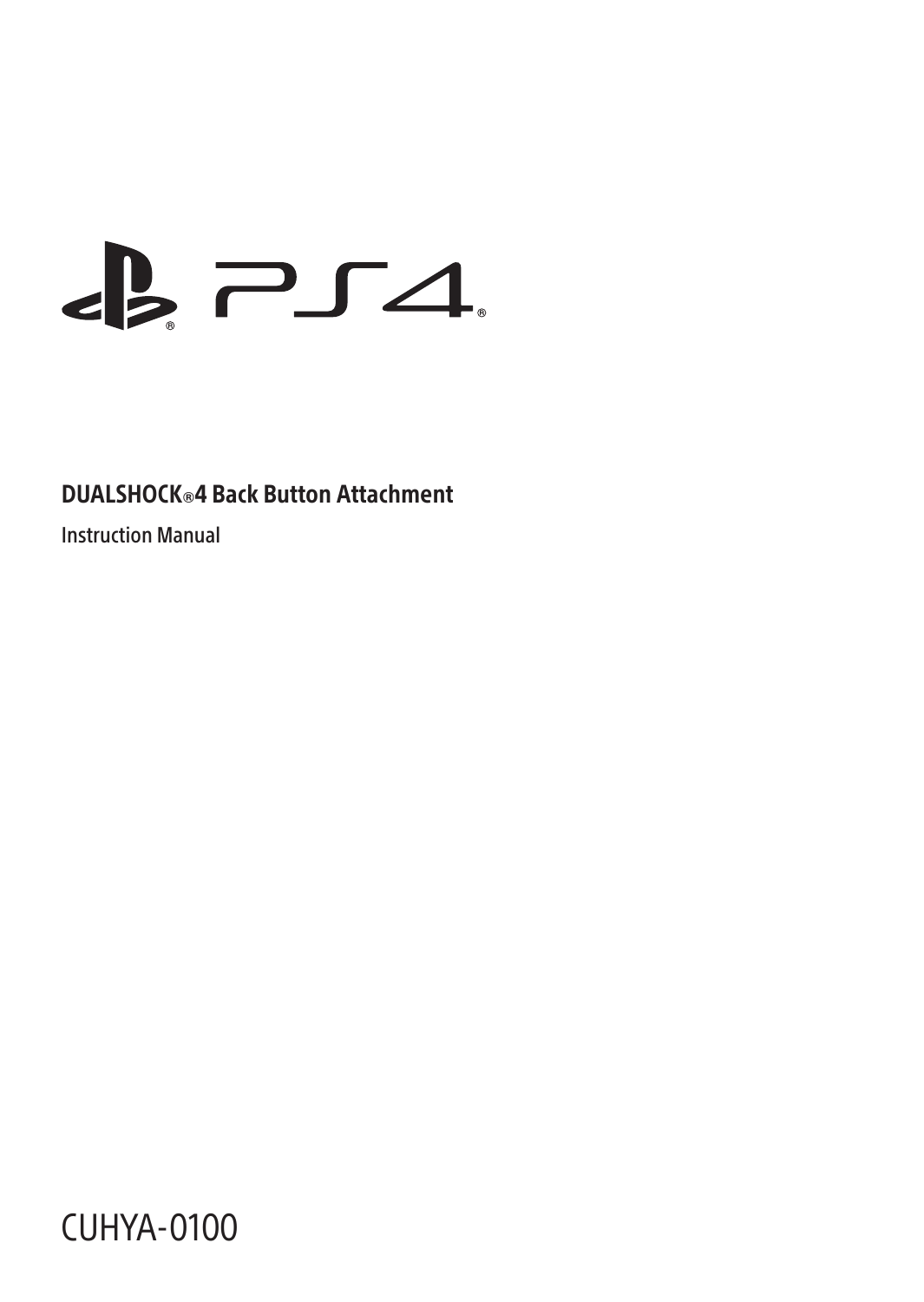### **Precautions**

Before using this product, carefully read this manual and any manuals for compatible hardware. Retain instructions for future reference. For assistance with this product, visit playstation.com/get-help/.

#### Safety

Keep this product out of the reach of small children. Small children may swallow small parts, which may cause injury or damage the product.

- Do not touch the product with wet hands.
- Check that there is no dust or foreign object on the connectors when connecting this product to your wireless controller.

#### Use and handling

- Use this product only with a DUALSHOCK®4 wireless controller.
- Do not let any other metal items come in contact with the connectors.
- Do not place any objects on top of the product. Do not stand on the product.
- Do not throw or drop the product, or otherwise expose it to strong physical impact.
- Do not place the product on surfaces that are unstable, tilted or subject to vibration.
- Never disassemble or modify the product.
- Follow the instructions below to help prevent the product exterior from deteriorating or becoming discoloured. – Wipe with a soft, dry cloth.
	- Do not place any rubber or vinyl materials on the product exterior for an extended period of time.
	- Do not use solvents or other chemicals. Do not wipe with a chemically treated cleaning cloth.

#### Storage conditions

- Do not expose the product to dust, smoke or steam.
- Do not expose the product to high temperatures, high humidity or direct sunlight.
- Do not allow liquid or small particles to get into the product.

#### **Part names**

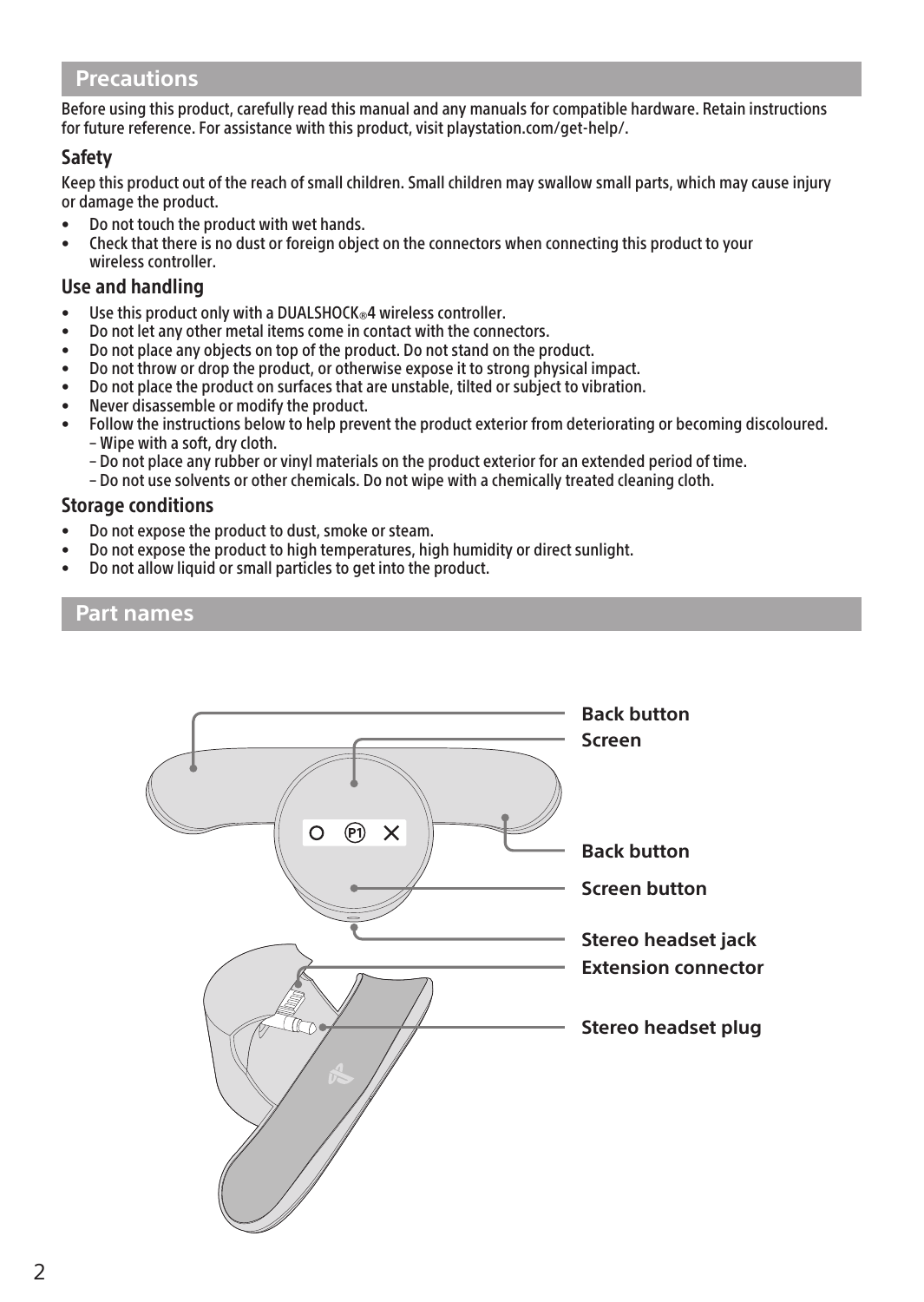## **Getting started**

The DUALSHOCK®4 back button attachment adds two extra buttons to the back of your DUALSHOCK®4 wireless controller, allowing unused fingers to get into the game.

You can program these extra buttons, allowing you to customise your set-up and get the edge with important controls at your fingertips. Each saved assignment is called a profile.

#### Before connecting:

Follow these instructions carefully to avoid damaging the connectors on the DUALSHOCK®4 back button attachment and DUALSHOCK®4 wireless controller.<br>• Turn off your PlayStation®4 system

- Turn off your PlayStation®4 system or put it in rest mode before connecting the attachment to your DUALSHOCK®4 wireless controller. If you leave your system on, your controller might not connect properly to the back button attachment.
- Also, your controller must already be paired with your PS4™ system.
- 1 Hold the back button attachment with your thumb behind the stereo headset plug.



2 With the attachment's stereo headset plug and the controller's stereo headset jack aligned, firmly push the attachment toward the controller to insert.

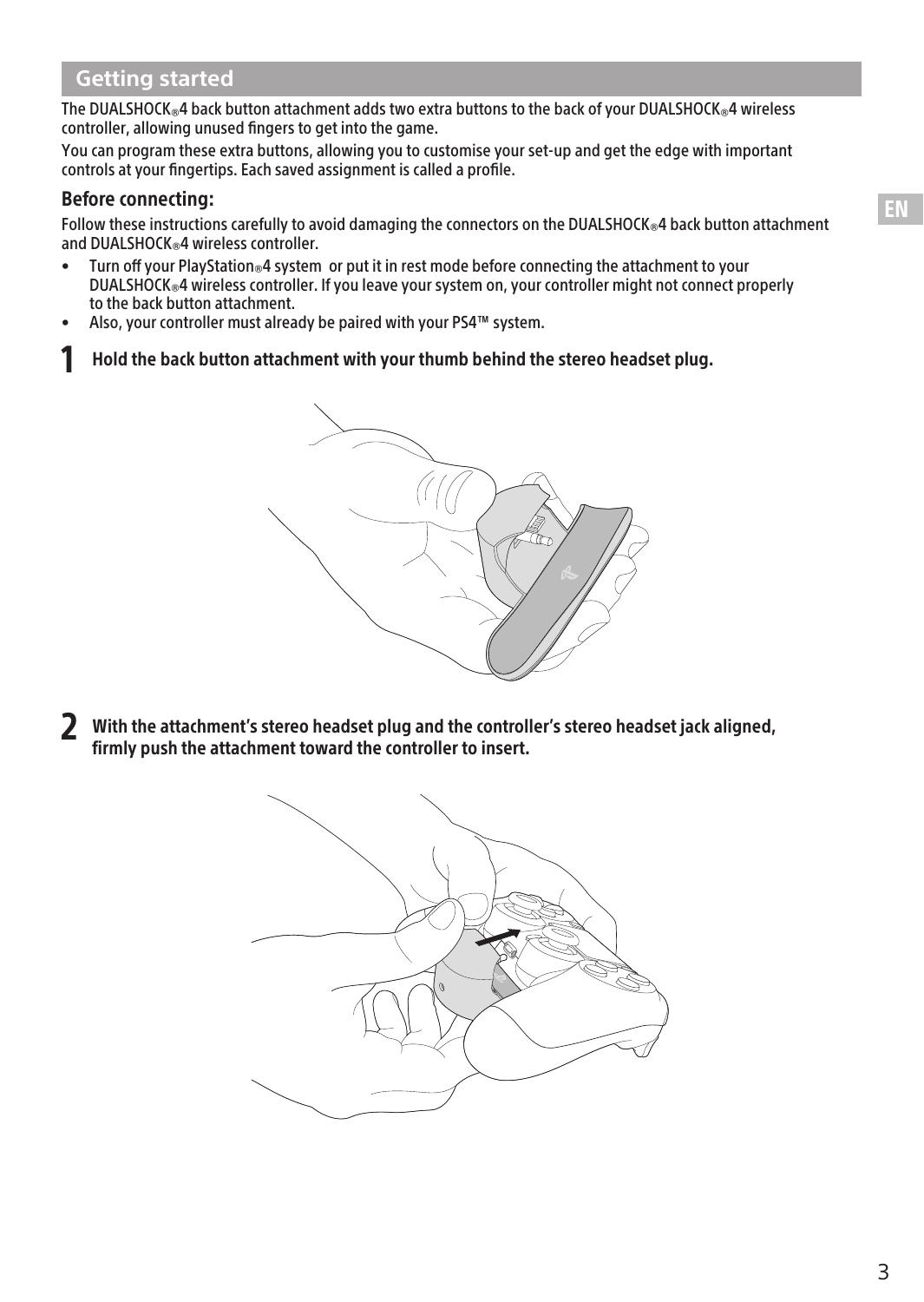- Press the  $\circledast$  (PS) button to turn on your controller.
- 2 Click the screen button on the attachment. The default profile (P1) appears on the screen.



## **Creating profiles**

You can save up to 3 different profiles (button assignments). The default profiles are as follows:

#### Default profiles



#### Customise a profile

1 Hold the screen button down for 1 second to enter programming mode. The profile number in the centre of the screen flashes to let you know you're in programming mode.

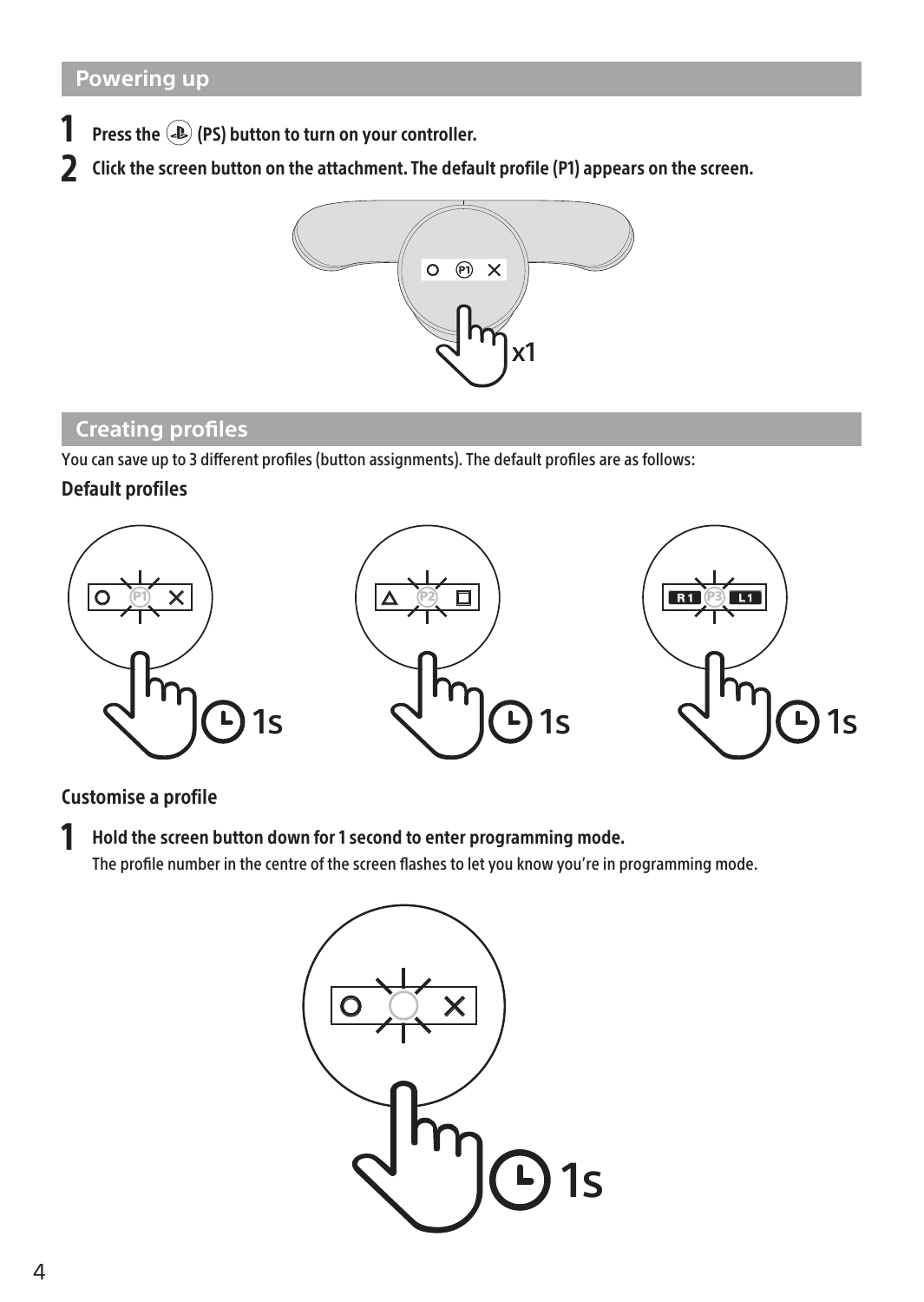2 Press the back buttons to select from among the available button assignments. Press and hold a back button to scroll through the possible assignments for that back button.



3 Click the screen button once to exit programming mode and save your profile.



If you want to create another profile, click the screen button once to enter programming mode again, and then click twice to program the next profile.

#### Hints

- In programming mode, the screen turns itself off after 10 seconds of inactivity. When not in programming mode, the screen turns itself off after 3 seconds of inactivity.
- Any customised button assignments made within PS4™ system settings also apply to the attachment.<br>•  $\Omega$  indicates that no button is assigned. When you assign both back buttons in a profile to  $\Omega$ , that pro
- $\oslash$  indicates that no button is assigned. When you assign both back buttons in a profile to  $\oslash$ , that profile is hidden when not in programming mode.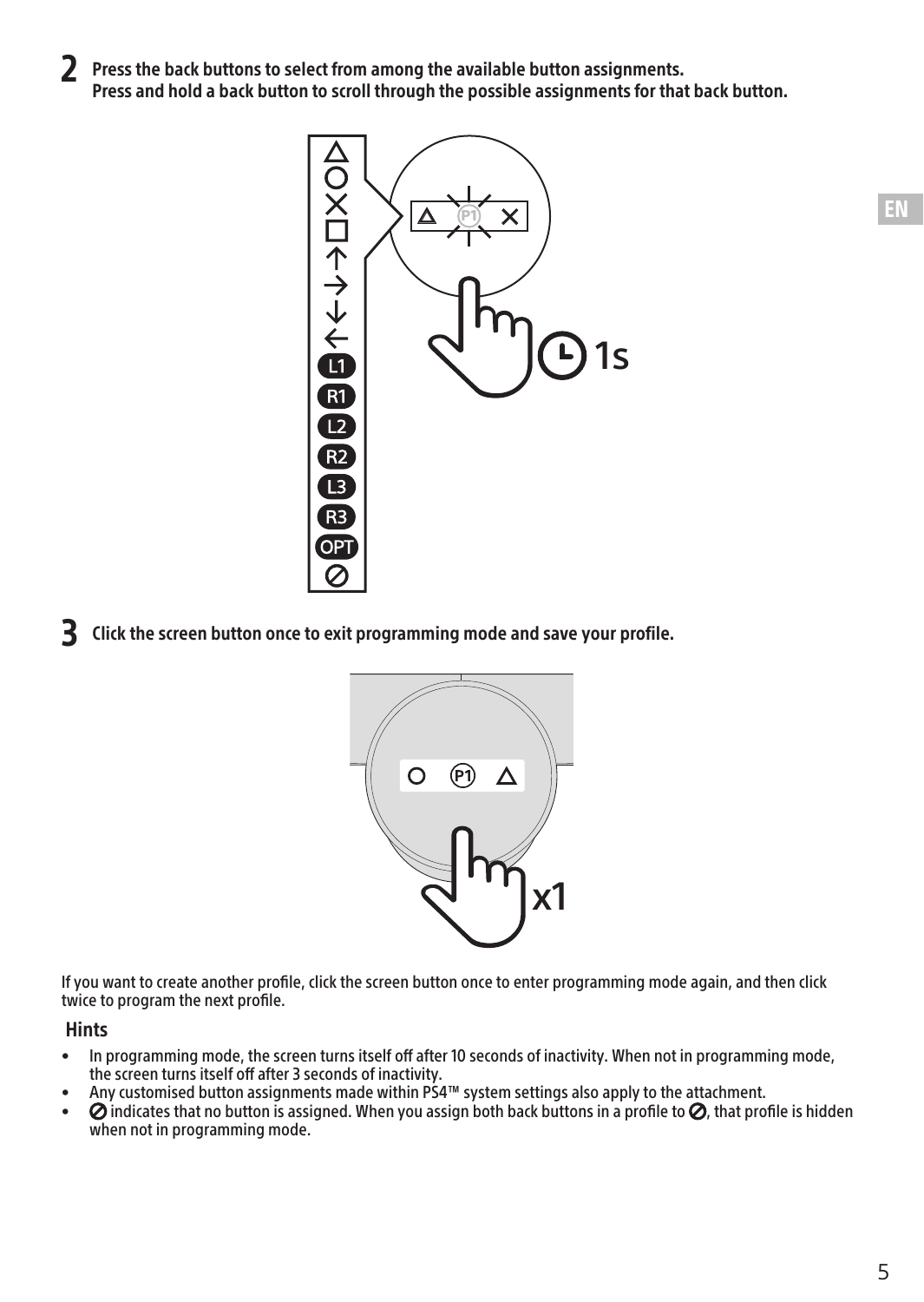## **Starting over**

If you want to reset your attachment to the factory default profiles, press and hold the left back button, right back button, and screen button at the same time. Once the reset  $\odot$  icon appears on the screen, continue to hold for 5 seconds. When  $\Delta$   $\bigcirc$   $\times$   $\Box$  appears, the reset is done.



## **Specifications**

| Input power rating                                              | $3.2 V = 100 mA$                                                        |
|-----------------------------------------------------------------|-------------------------------------------------------------------------|
| <b>External dimensions</b><br>(excluding projecting parts)      | Approx. 101.2 x 4.5 x 39.4 mm<br>(width $\times$ height $\times$ depth) |
| Weight                                                          | Approx. 26.2 g                                                          |
| Screen                                                          | 4.096 pixel OLED display                                                |
| Operating temperature                                           | 5 °C to 35 °C                                                           |
| Design and specifications are subject to change without notice. |                                                                         |

# **GUARANTEE**

This product is covered for 12 months from date of purchase by the manufacturer's guarantee. Please refer to the guarantee supplied in the PS4™ package for full details.

This product is manufactured for Sony Interactive Entertainment LLC, 2207 Bridgepointe Parkway, San Mateo, CA 94404, United States of America.

Imported into Europe and Distributed by Sony Interactive Entertainment Europe Limited, 10 Great Marlborough Street, London,W1F 7LP, United Kingdom.

The Authorised Representative for issuing and holding Declarations of Conformity is Sony Interactive Entertainment Europe Limited, 10 Great Marlborough Street, London, W1F 7LP, United Kingdom.

The date of manufacture is specified on the product packaging or the nameplate near the P/D indication in the following format: P/D: MM.YYYY, where MM - month, YYYY - year of manufacturing.

Made in China.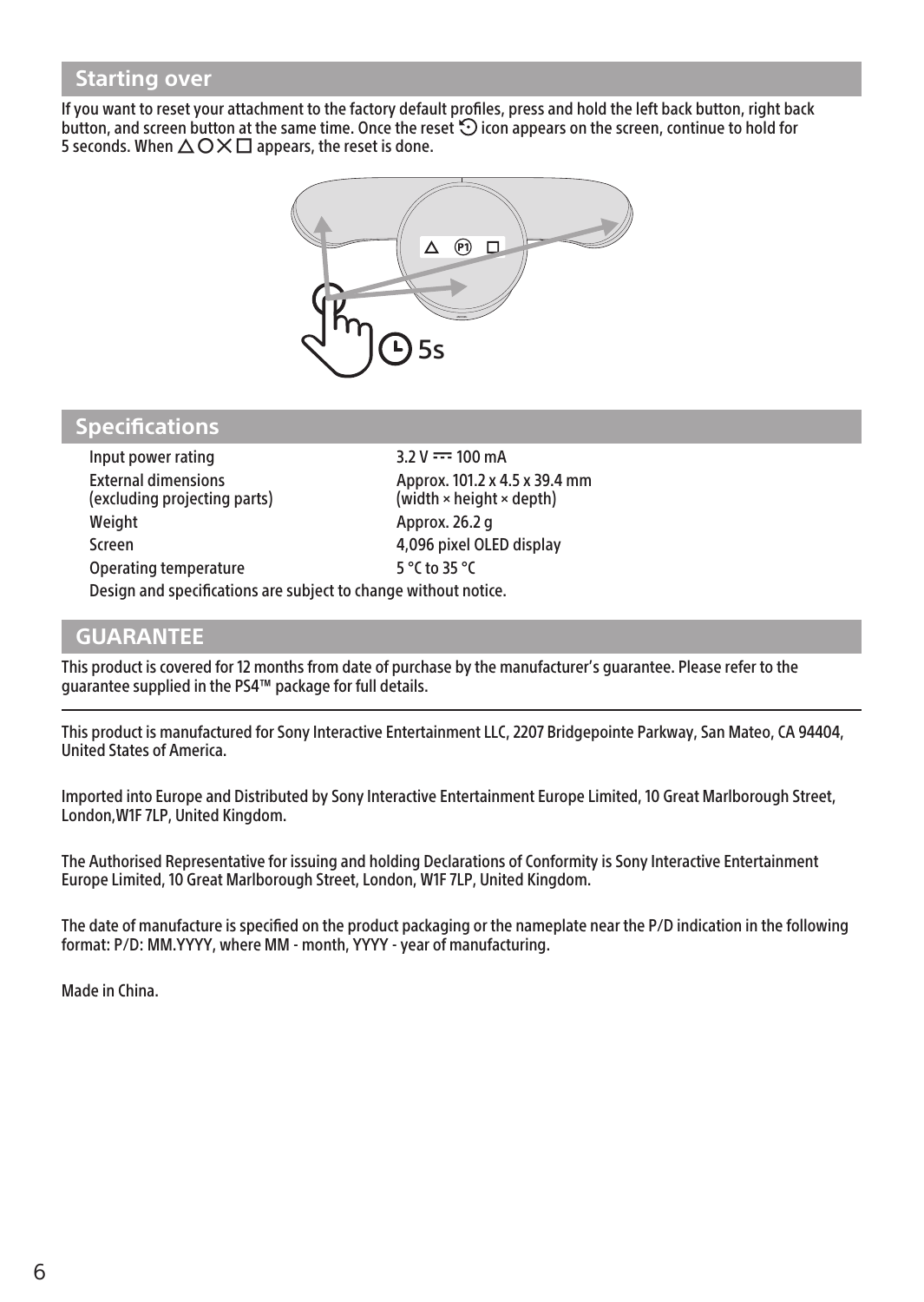

Where you see this symbol on any of our electrical products or packaging, it indicates that the relevant electrical product should not be disposed of as general household waste in the EU, Turkey, or other countries with separate waste collection systems available. To ensure correct waste treatment, please dispose of them via an authorised collection facility, in accordance with any applicable laws or requirements. Waste electrical products may also be disposed of free of charge via retailers when buying a new product of the same type. Furthermore, within EU countries larger retailers may accept small waste electronic products free of charge. Please ask your local retailer if this service is available for the products you wish to dispose of. In so doing, you will help to conserve natural resources and improve standards of environmental protection in treatment and disposal of electrical waste.